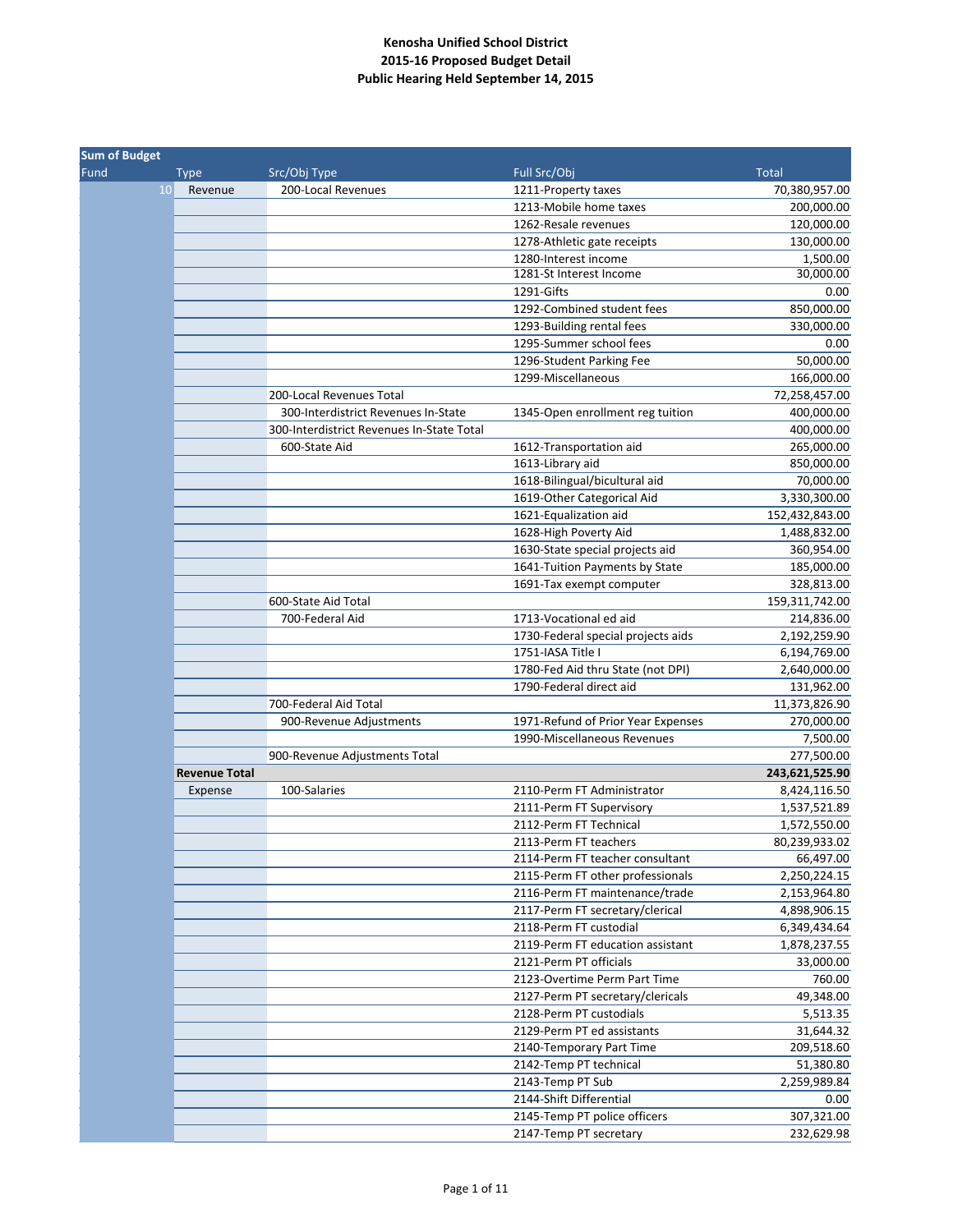|      | <b>Sum of Budget</b> |                        |                                     |                |  |
|------|----------------------|------------------------|-------------------------------------|----------------|--|
| Fund | <b>Type</b>          | Src/Obj Type           | Full Src/Obj                        | <b>Total</b>   |  |
|      | 10<br>Expense        | 100-Salaries           | 2148-Temp PT custodial              | 135,314.19     |  |
|      |                      |                        | 2149-Temp PT ed assistants          | 268,043.37     |  |
|      |                      |                        | 2151-Vacation Pay                   | 150,000.00     |  |
|      |                      |                        | 2152-Payouts for sick leave         | 500,000.00     |  |
|      |                      |                        | 2153-Payouts for AST retirements    | 100,000.00     |  |
|      |                      |                        | 2162-Overtime-technical             | 4,700.00       |  |
|      |                      |                        | 2166-Overtime-trades                | 75,250.00      |  |
|      |                      |                        | 2167-Overtime-secretary/clerical    | 46,884.85      |  |
|      |                      |                        | 2168-Overtime-custodial             | 149,070.00     |  |
|      |                      |                        | 2170-Add'l pay - Dept Chair         | 446,487.85     |  |
|      |                      |                        | 2171-Add'l pay-extra assignment     | 552,008.89     |  |
|      |                      |                        | 2172-Add'l pay-teacher subs         | 1,702.00       |  |
|      |                      |                        | 2173-Add'l pay-coaching             | 997,809.40     |  |
|      |                      |                        | 2175-Non-employee pay               | 60,500.00      |  |
|      |                      |                        | 2178-Curriculum writing             | 86,823.67      |  |
|      |                      |                        | 2179-Other pay                      | 292,732.00     |  |
|      |                      |                        | 2192-Pay/school functions           | 16,892.18      |  |
|      |                      |                        | 2195-Contract Penalty               | 0.00           |  |
|      |                      | 100-Salaries Total     |                                     | 116,436,709.99 |  |
|      |                      | 200-Benefits           | 2212-WRS Contribution-Cert ER       | 6,273,035.27   |  |
|      |                      |                        | 2213-Retire/non-cert/employees      | 3,000.00       |  |
|      |                      |                        | 2214-WRS Contribution-NonCert ER    | 1,494,190.13   |  |
|      |                      |                        | 2218-Contr to OPEB Trust            | 4,822,903.85   |  |
|      |                      |                        | 2222-Fica/medicare                  | 8,998,201.92   |  |
|      |                      |                        | 2230-Life insurance                 | 319,812.25     |  |
|      |                      |                        | 2241-Health insurance               | 32,399,456.58  |  |
|      |                      |                        | 2243-Dental insurance               | 2,033,838.15   |  |
|      |                      |                        | 2245-Long term care insurance       | 1,753,762.29   |  |
|      |                      |                        | 2251-Long term disab insurance      | 223,472.79     |  |
|      |                      |                        | 2253-Worker's compensation          | 1,183,142.85   |  |
|      |                      |                        | 2290-Employment physicals           | 2,000.00       |  |
|      |                      |                        | 2291-Credit reimbursements          | 50,000.00      |  |
|      |                      | 200-Benefits Total     |                                     | 59,556,816.08  |  |
|      |                      | 300-Purchased Services | 2310-Athletic officials             | 119,212.00     |  |
|      |                      |                        | 2311-Prof/tech services             | 1,177,287.90   |  |
|      |                      |                        | 2312-Conference Registration Fees   | 191,820.69     |  |
|      |                      |                        | 2313-Pupil services                 | 687,400.50     |  |
|      |                      |                        | 2314-Staff services                 | 214,465.00     |  |
|      |                      |                        | 2315-Consulting services            | 24,600.00      |  |
|      |                      |                        | 2316-Site Rentals-Off KUSD Property | 29,333.00      |  |
|      |                      |                        | 2317-Independent Contractor         | 87,239.00      |  |
|      |                      |                        | 2318-Legal Services                 | 181,440.00     |  |
|      |                      |                        | 2324-Equipment maintenance          | 213,885.68     |  |
|      |                      |                        | 2325-Vehicle Maintenance            | 50,000.00      |  |
|      |                      |                        | 2327-Construction services          | 1,584,100.00   |  |
|      |                      |                        | 2329-Property services              | 763,690.18     |  |
|      |                      |                        | 2331-Gas for heat                   | 1,202,382.00   |  |
|      |                      |                        | 2334-Electricity for Heat           | 152.98         |  |
|      |                      |                        | 2335-Gas for other than heat        | 436.00         |  |
|      |                      |                        | 2336-Electricity                    | 3,028,215.74   |  |
|      |                      |                        | 2337-Water services                 | 444,800.00     |  |
|      |                      |                        | 2339-Energy conservation            | 450,000.00     |  |
|      |                      |                        | 2341-Pupil Bus Travel(func 2567)    | 4,286,512.00   |  |
|      |                      |                        | 2342-Employee Travel Exp            | 220,675.36     |  |
|      |                      |                        | 2343-Empl in-dist mileage           | 39,689.73      |  |
|      |                      |                        | 2344-Recruitment travel             | 10,000.00      |  |
|      |                      |                        | 2346-Non-Employee Travel Exp        | 0.00           |  |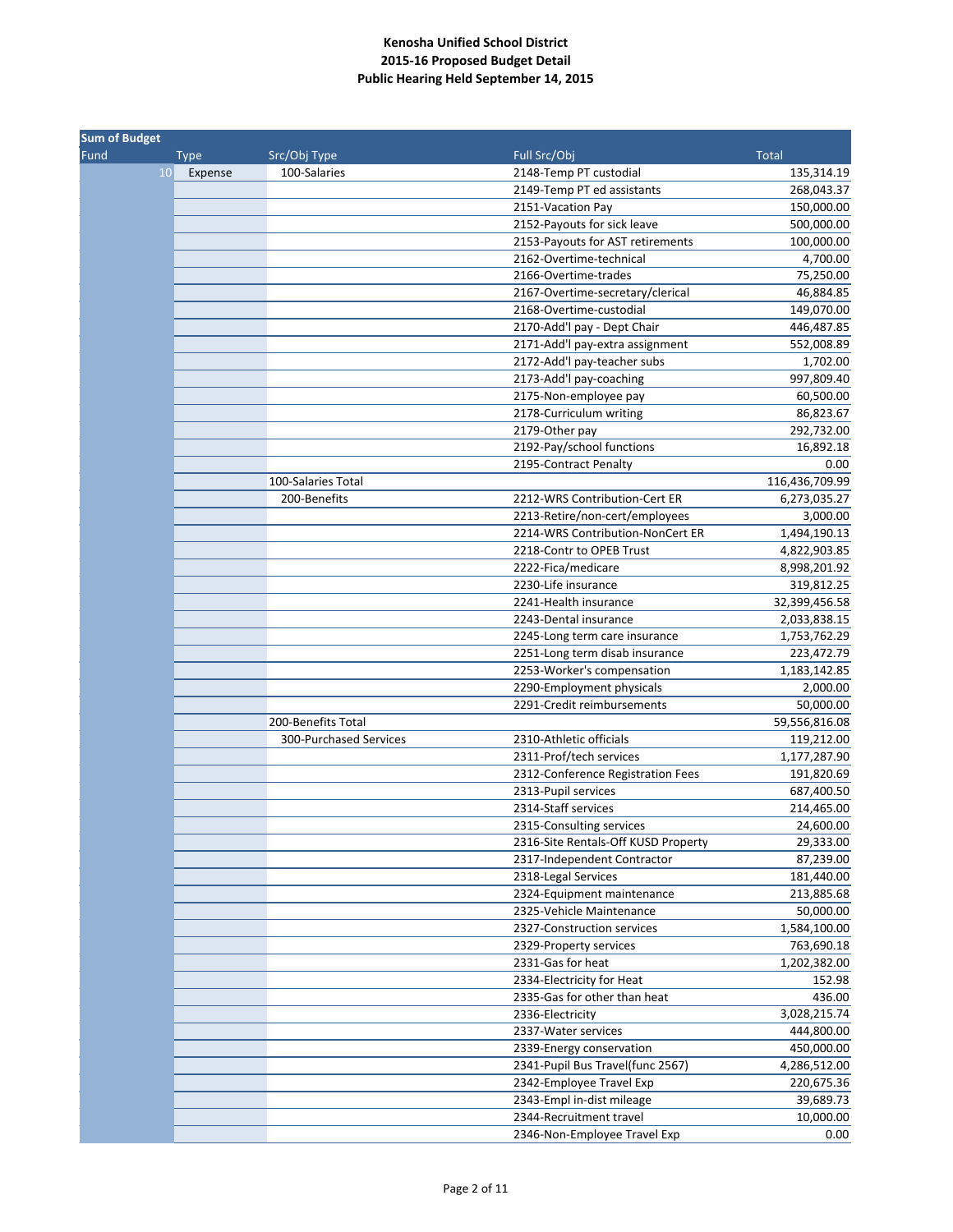| <b>Sum of Budget</b> |               |                              |                                      |               |
|----------------------|---------------|------------------------------|--------------------------------------|---------------|
| Fund                 | <b>Type</b>   | Src/Obj Type                 | Full Src/Obj                         | <b>Total</b>  |
|                      | 10<br>Expense | 300-Purchased Services       | 2348-Vehicle Fuel                    | 80,180.00     |
|                      |               |                              | 2349-Other Travel                    | 0.00          |
|                      |               |                              | 2351-Advertising                     | 62,857.95     |
|                      |               |                              | 2353-Postage                         | 102,531.02    |
|                      |               |                              | 2354-Printing & Copying Costs        | 646,787.97    |
|                      |               |                              | 2355-Telephone                       | 412,966.19    |
|                      |               |                              | 2361-Admin computer services         | 375,000.00    |
|                      |               |                              | 2362-Instruct computing services     | 18,034.50     |
|                      |               |                              | 2370-Payment to Non-Governmental     | 0.00          |
|                      |               |                              | 2382-Open enrollment payments        | 2,240,000.00  |
|                      |               |                              | 2385-Payment for Intermediate Units  | 0.00          |
|                      |               |                              | 2386-Payments to CESA                | 7,380.00      |
|                      |               |                              | 2387-Tuition Payments(State)         | 52,000.00     |
|                      |               |                              | 2389-Payment to Tech Colleges        | 367,700.00    |
|                      |               | 300-Purchased Services Total |                                      | 19,372,775.39 |
|                      |               | 400-Supplies                 | 2410-General Supplies (SPED only)    | 2,161.73      |
|                      |               |                              | 2411-General supplies                | 4,163,175.96  |
|                      |               |                              | 2412-Workbooks                       | 0.00          |
|                      |               |                              | 2413-Printer Toner & Printer Ink     | 113,737.56    |
|                      |               |                              | 2415-Food supplies                   | 108,664.35    |
|                      |               |                              | 2416-Medical supplies                | 32,271.78     |
|                      |               |                              | 2417-Copier & Printer Paper          | 220,436.80    |
|                      |               |                              | 2418-Fuel                            | 0.00          |
|                      |               |                              | 2420-Apparel                         | 18,983.00     |
|                      |               |                              | 2431-AV materials (Instructional)    | 12,113.37     |
|                      |               |                              | 2432-Library books (Instructional)   | 578,803.18    |
|                      |               |                              | 2433-Newspapers (Instructional)      | 8,559.00      |
|                      |               |                              | 2434-Periodicals (Instructional)     | 11,561.75     |
|                      |               |                              | 2435-Software (Instructional)        | 735,935.93    |
|                      |               |                              | 2439-Professional Books-OtherMedia   | 389,881.06    |
|                      |               |                              | 2440-Small Equip <\$1000 (non-tech)  | 1,031,258.71  |
|                      |               |                              | 2444-Furnishings <\$1000 each        | 4,934.66      |
|                      |               |                              | 2448-Small Technical Equip <\$1000   | 1,552,224.42  |
|                      |               |                              | 2450-Objects for resale              | $-3,500.00$   |
|                      |               |                              | 2470-Textbooks                       | 469,051.69    |
|                      |               |                              | 2471-Workbooks                       | 52,226.22     |
|                      |               |                              | 2480-Software (Non-Instructional)    | 184,893.83    |
|                      |               |                              | 2481-Prof Books(Non-Instructional)   | 7,812.00      |
|                      |               |                              | 2490-Media rentals                   | 3,516.50      |
|                      |               |                              | 2498-Athletic Reimbursement          | $-20,946.90$  |
|                      |               |                              | 2499-Activity supplies               | 0.00          |
|                      |               | 400-Supplies Total           |                                      | 9,677,756.60  |
|                      |               | 500-Capital Outlay           | 2517-Land Rental                     | 8,000.00      |
|                      |               |                              | 2521-Land Improvements-Additions     | 500.00        |
|                      |               |                              | 2522-Land Improvements-Replace/Repa  | 0.00          |
|                      |               |                              | 2537-Building Rental (Long Term)     | 486,442.56    |
|                      |               |                              | 2541-Building Improvement-Additions  | 133,989.14    |
|                      |               |                              | 2542-Building Imprv Remodel/Replace  | 256,500.00    |
|                      |               |                              | 2551-New Equip \$1000-5000 (ea.)     | 44,500.94     |
|                      |               |                              | 2552-New Equip >\$5000 (ea.)         | 80,000.00     |
|                      |               |                              | 2557-New Tech Equip \$1000-5000(ea.) | 338,506.78    |
|                      |               |                              | 2558-New Tech Equip >\$5000(ea.)     | 41,236.00     |
|                      |               |                              | 2561-Replace Equip \$1000-5000 (ea.) | 5,440.00      |
|                      |               |                              | 2562-Replace Equip >\$5000 (ea.)     | 71,299.50     |
|                      |               |                              | 2567-Repl Tech Eq \$1000-5000(ea.)   | 10,200.00     |
|                      |               |                              | 2568-Replace Technical Equip >\$5000 | 39,500.00     |
|                      |               |                              | 2571-Equipment rental                | 3,150.00      |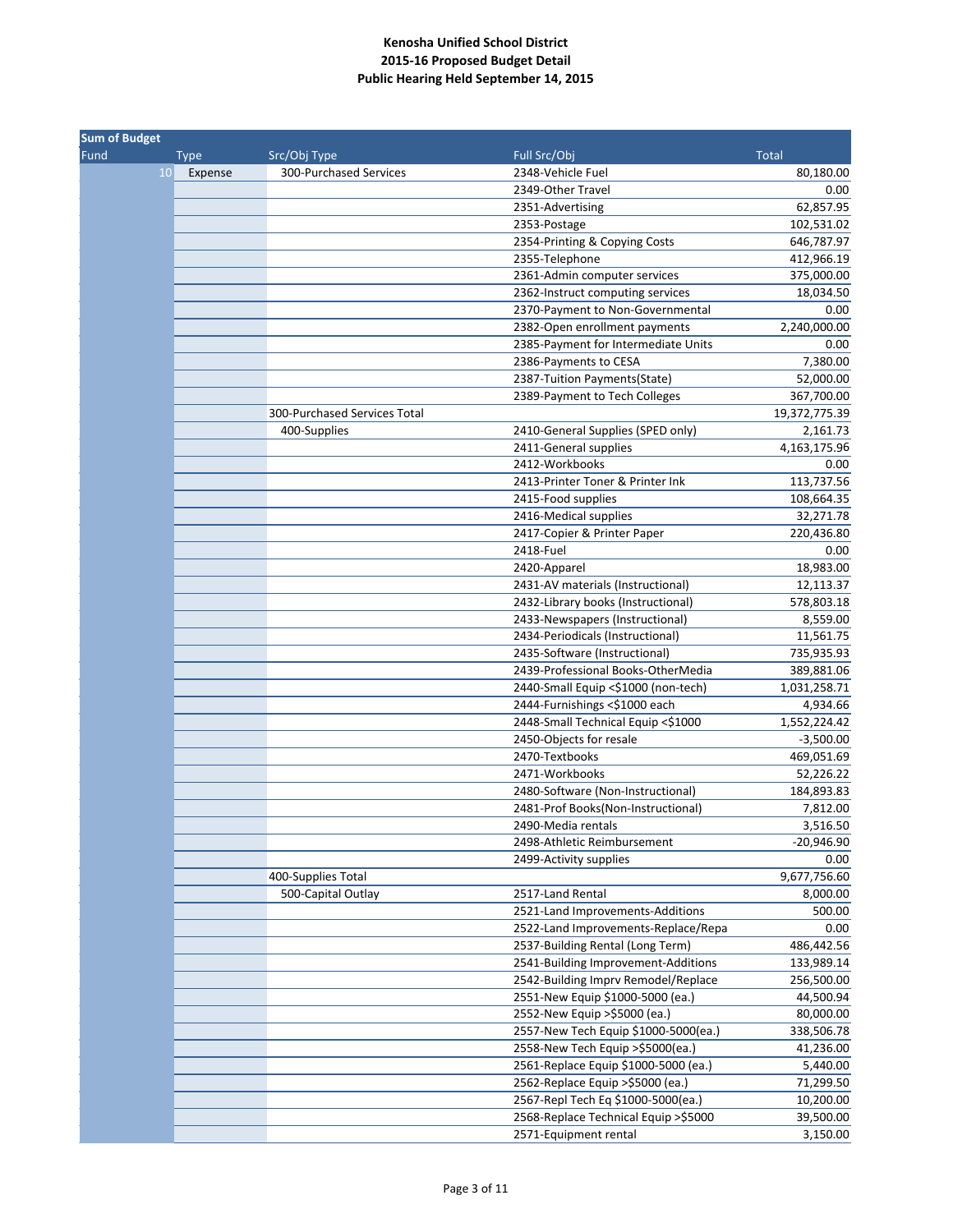| <b>Sum of Budget</b> |                      |                          |                                    |                |
|----------------------|----------------------|--------------------------|------------------------------------|----------------|
| Fund                 | <b>Type</b>          | Src/Obj Type             | Full Src/Obj                       | <b>Total</b>   |
| 10 <sup>1</sup>      | Expense              | 500-Capital Outlay       | 2572-Vehicle rental                | 197,585.00     |
|                      |                      | 500-Capital Outlay Total |                                    | 1,716,849.92   |
|                      |                      | 600-Debt                 | 2682-Interest-short term           | 275,675.96     |
|                      |                      |                          | 2691-Paying agent fees             | 51,000.00      |
|                      |                      | 600-Debt Total           |                                    | 326,675.96     |
|                      |                      | 700-Insurances           | 2711-Liability insurance           | 170,000.00     |
|                      |                      |                          | 2712-Property insurance            | 380,000.00     |
|                      |                      |                          | 2730-Unemployment comp.            | 168,434.00     |
|                      |                      | 700-Insurances Total     |                                    | 718,434.00     |
|                      |                      | 800-Transfers            | 2827-Gen Operating Trans Out to 27 | 32,932,030.25  |
|                      |                      |                          | 2830-Debt Service Transfers Out    | 500,000.00     |
|                      |                      | 800-Transfers Total      |                                    | 33,432,030.25  |
|                      |                      | 900-Other                | 2941-District dues/fees            | 51,719.00      |
|                      |                      |                          | 2942-Employee dues/fees            | 106,351.29     |
|                      |                      |                          | 2943-Student dues/fees             | 73,317.00      |
|                      |                      |                          | 2944-False alarm fees              | 22,090.00      |
|                      |                      |                          | 2945-Bank/Credit Card Fees         | 30,000.00      |
|                      |                      |                          | 2969-Accounting adjustments        | 2,100,000.42   |
|                      |                      |                          | 2990-Miscellaneous                 | 0.00           |
|                      |                      | 900-Other Total          |                                    | 2,383,477.71   |
|                      | <b>Expense Total</b> |                          |                                    | 243,621,525.90 |
| 21                   | Expense              | 400-Supplies             | 2411-General supplies              | 0.00           |
|                      |                      | 400-Supplies Total       |                                    | 0.00           |
|                      | <b>Expense Total</b> |                          |                                    | 0.00           |
| 25                   | Revenue              | 700-Federal Aid          | 1790-Federal direct aid            | 1,987,371.00   |
|                      |                      | 700-Federal Aid Total    |                                    | 1,987,371.00   |
|                      | <b>Revenue Total</b> |                          |                                    | 1,987,371.00   |
|                      | Expense              | 100-Salaries             | 2110-Perm FT Administrator         | 109,975.00     |
|                      |                      |                          | 2113-Perm FT teachers              | 245,743.80     |
|                      |                      |                          | 2115-Perm FT other professionals   | 384,981.53     |
|                      |                      |                          | 2117-Perm FT secretary/clerical    | 44,844.80      |
|                      |                      |                          | 2118-Perm FT custodial             | 24,522.16      |
|                      |                      |                          | 2119-Perm FT education assistant   | 241,848.98     |
|                      |                      |                          | 2143-Temp PT Sub                   | 451.73         |
|                      |                      |                          | 2171-Add'l pay-extra assignment    | 0.00           |
|                      |                      | 100-Salaries Total       |                                    | 1,052,368.00   |
|                      |                      | 200-Benefits             | 2212-WRS Contribution-Cert ER      | 23,833.17      |
|                      |                      |                          | 2214-WRS Contribution-NonCert ER   | 45,936.38      |
|                      |                      |                          | 2218-Contr to OPEB Trust           | 30,012.06      |
|                      |                      |                          | 2222-Fica/medicare                 | 80,471.59      |
|                      |                      |                          | 2230-Life insurance                | 3,189.99       |
|                      |                      |                          | 2241-Health insurance              | 432,721.02     |
|                      |                      |                          | 2243-Dental insurance              | 35,106.36      |
|                      |                      |                          | 2245-Long term care insurance      | 5,366.40       |
|                      |                      |                          | 2251-Long term disab insurance     | 2,124.87       |
|                      |                      |                          | 2253-Worker's compensation         | 10,519.16      |
|                      |                      | 200-Benefits Total       |                                    | 669,281.00     |
|                      |                      | 300-Purchased Services   | 2311-Prof/tech services            | 4,490.00       |
|                      |                      |                          | 2312-Conference Registration Fees  | 2,652.00       |
|                      |                      |                          | 2313-Pupil services                | 49,070.00      |
|                      |                      |                          | 2314-Staff services                | 0.00           |
|                      |                      |                          | 2324-Equipment maintenance         | 950.00         |
|                      |                      |                          | 2325-Vehicle Maintenance           | 150.00         |
|                      |                      |                          | 2327-Construction services         | 45,000.00      |
|                      |                      |                          | 2329-Property services             | 2,950.00       |
|                      |                      |                          | 2331-Gas for heat                  | 5,000.00       |
|                      |                      |                          | 2336-Electricity                   | 22,000.00      |
|                      |                      |                          |                                    |                |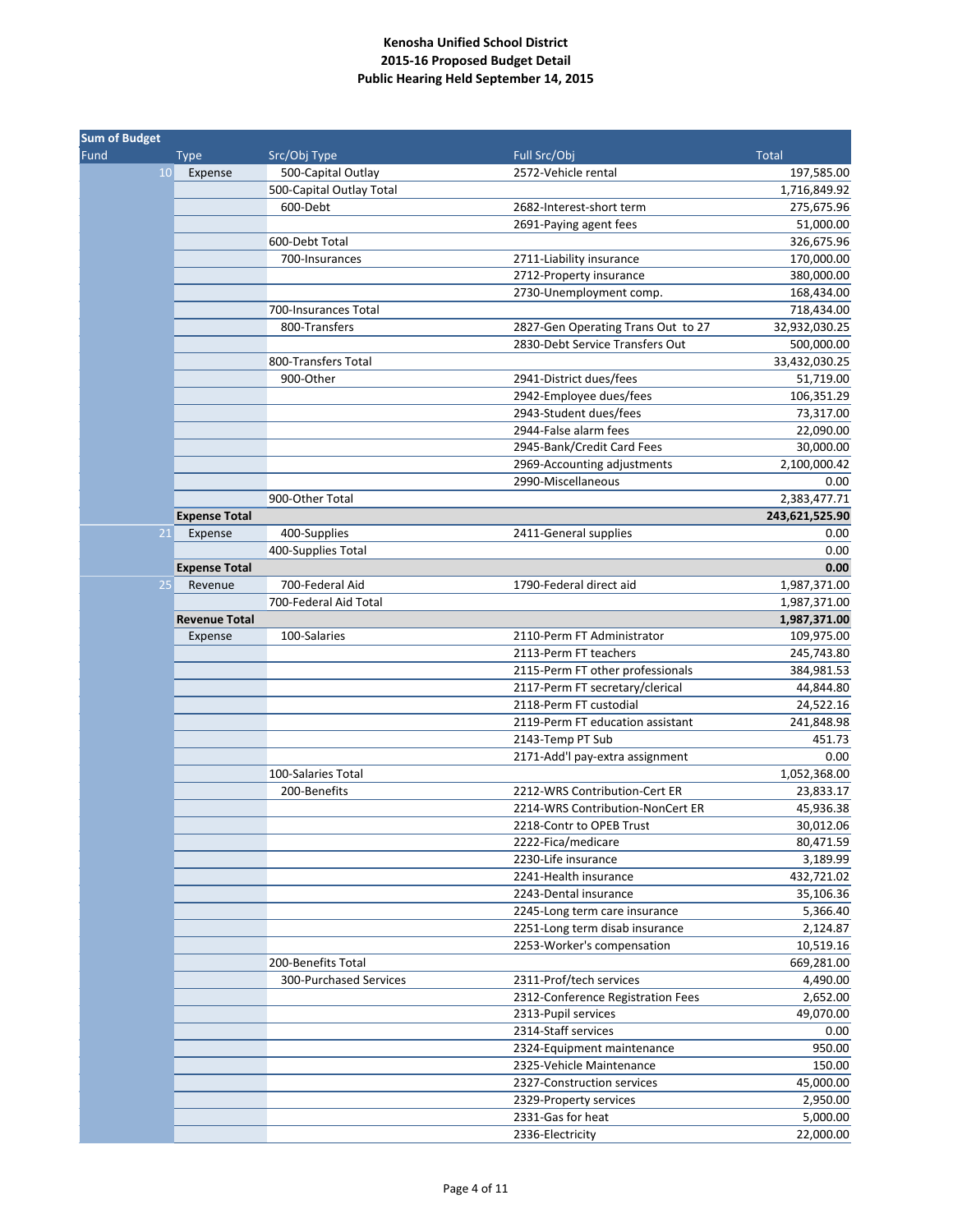| <b>Sum of Budget</b> |                      |                              |                                    |               |
|----------------------|----------------------|------------------------------|------------------------------------|---------------|
| Fund                 | <b>Type</b>          | Src/Obj Type                 | Full Src/Obj                       | <b>Total</b>  |
| 25                   | Expense              | 300-Purchased Services       | 2337-Water services                | 3,900.00      |
|                      |                      |                              | 2341-Pupil Bus Travel(func 2567)   | 22,000.00     |
|                      |                      |                              | 2342-Employee Travel Exp           | 5,812.00      |
|                      |                      |                              | 2343-Empl in-dist mileage          | 800.00        |
|                      |                      |                              | 2348-Vehicle Fuel                  | 600.00        |
|                      |                      |                              | 2353-Postage                       | 600.00        |
|                      |                      |                              | 2354-Printing & Copying Costs      | 3,500.00      |
|                      |                      |                              | 2355-Telephone                     | 1,400.00      |
|                      |                      | 300-Purchased Services Total |                                    | 170,874.00    |
|                      |                      | 400-Supplies                 | 2411-General supplies              | 55,107.00     |
|                      |                      |                              | 2413-Printer Toner & Printer Ink   | 2,500.00      |
|                      |                      |                              | 2415-Food supplies                 | 16,000.00     |
|                      |                      |                              | 2417-Copier & Printer Paper        | 60.00         |
|                      |                      |                              | 2435-Software (Instructional)      | 0.00          |
|                      |                      |                              | 2439-Professional Books-OtherMedia | 3,280.00      |
|                      |                      |                              | 2480-Software (Non-Instructional)  | 6,700.00      |
|                      |                      | 400-Supplies Total           |                                    | 83,647.00     |
|                      |                      | 500-Capital Outlay           | 2572-Vehicle rental                | 9,000.00      |
|                      |                      | 500-Capital Outlay Total     |                                    | 9,000.00      |
|                      |                      | 900-Other                    | 2941-District dues/fees            | 1,901.00      |
|                      |                      |                              | 2942-Employee dues/fees            | 100.00        |
|                      |                      |                              | 2943-Student dues/fees             | 100.00        |
|                      |                      |                              | 2944-False alarm fees              | 100.00        |
|                      |                      | 900-Other Total              |                                    | 2,201.00      |
|                      | <b>Expense Total</b> |                              |                                    | 1,987,371.00  |
| 27                   | Revenue              | 100-Oper Trans In            | 1110-General Operating Trans In    | 32,932,030.25 |
|                      |                      | 100-Oper Trans In Total      |                                    | 32,932,030.25 |
|                      |                      | 200-Local Revenues           | 1299-Miscellaneous                 | 9,000.00      |
|                      |                      | 200-Local Revenues Total     |                                    | 9,000.00      |
|                      |                      | 600-State Aid                | 1611-State handicap aid            | 10,453,620.00 |
|                      |                      |                              | 1625-State Categorical Aid         | 230,000.00    |
|                      |                      | 600-State Aid Total          |                                    | 10,683,620.00 |
|                      |                      | 700-Federal Aid              | 1711-High Cost Special Ed Aid      | 35,000.00     |
|                      |                      |                              | 1730-Federal special projects aids | 3,783,944.00  |
|                      |                      |                              | 1780-Fed Aid thru State (not DPI)  | 1,000,000.00  |
|                      |                      | 700-Federal Aid Total        |                                    | 4,818,944.00  |
|                      | <b>Revenue Total</b> |                              |                                    | 48,443,594.25 |
|                      | Expense              | 100-Salaries                 | 2110-Perm FT Administrator         | 408,175.00    |
|                      |                      |                              | 2112-Perm FT Technical             | 67,977.00     |
|                      |                      |                              | 2113-Perm FT teachers              | 23,130,439.86 |
|                      |                      |                              | 2114-Perm FT teacher consultant    | 305,061.12    |
|                      |                      |                              | 2115-Perm FT other professionals   | 348,040.44    |
|                      |                      |                              | 2117-Perm FT secretary/clerical    | 213,210.40    |
|                      |                      |                              | 2119-Perm FT education assistant   | 3,351,259.53  |
|                      |                      |                              | 2140-Temporary Part Time           | 0.00          |
|                      |                      |                              | 2143-Temp PT Sub                   | 450,000.00    |
|                      |                      |                              | 2145-Temp PT police officers       | 15,600.00     |
|                      |                      |                              | 2147-Temp PT secretary             | 200.00        |
|                      |                      |                              | 2149-Temp PT ed assistants         | 31,300.00     |
|                      |                      |                              | 2164-Overtime-ed interpreters      | 500.00        |
|                      |                      |                              | 2169-Overtime-ed assistants        | 1,100.00      |
|                      |                      |                              | 2170-Add'l pay - Dept Chair        | 23,600.00     |
|                      |                      |                              | 2171-Add'l pay-extra assignment    | 26,762.00     |
|                      |                      |                              |                                    |               |
|                      |                      |                              | 2190-Longevity pay                 | 200.00        |
|                      |                      | 100-Salaries Total           |                                    | 28,373,425.35 |
|                      |                      | 200-Benefits                 | 2212-WRS Contribution-Cert ER      | 1,587,404.28  |
|                      |                      |                              | 2214-WRS Contribution-NonCert ER   | 267,025.16    |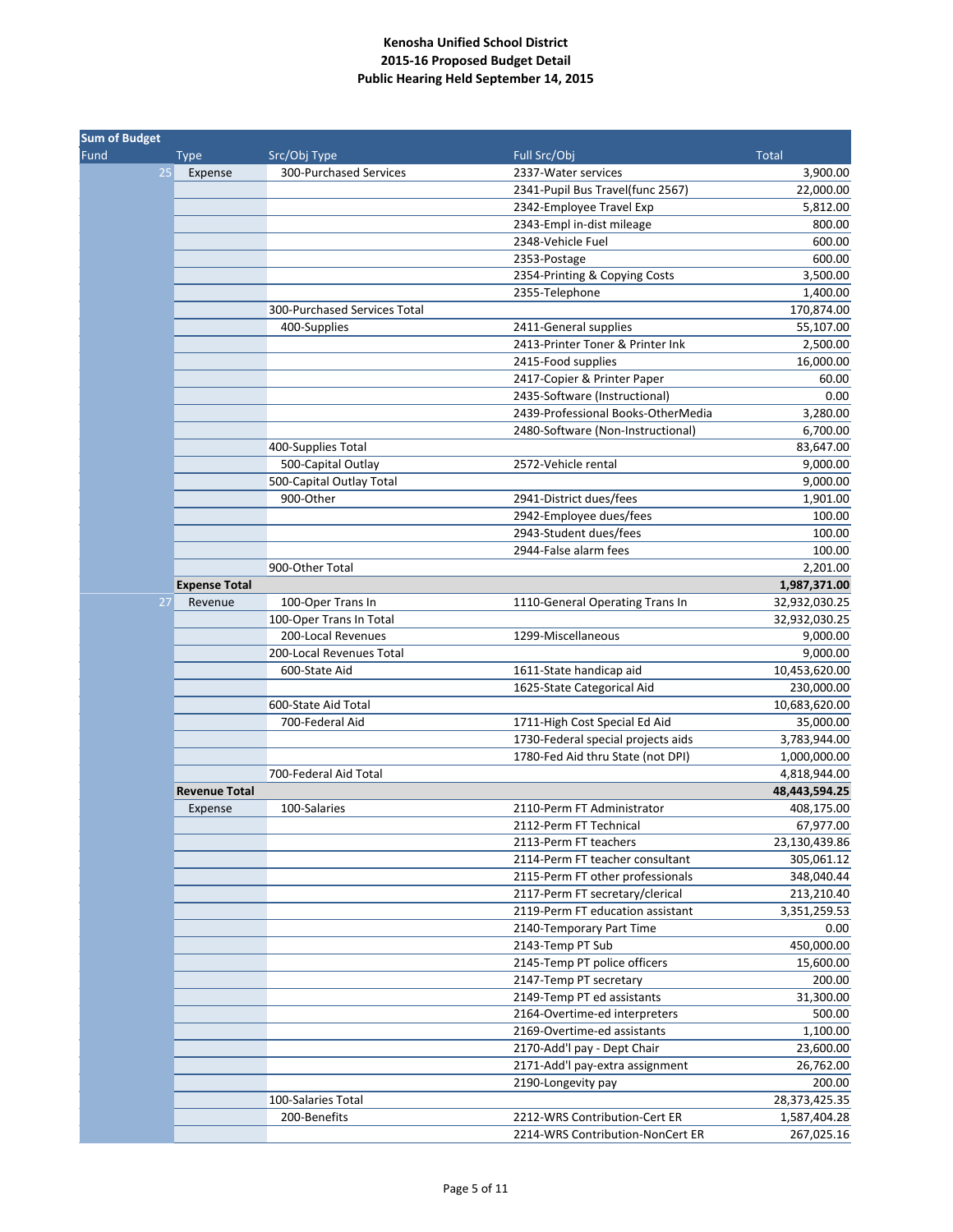| <b>Sum of Budget</b> |                      |                              |                                      |               |  |
|----------------------|----------------------|------------------------------|--------------------------------------|---------------|--|
| Fund                 | <b>Type</b>          | Src/Obj Type                 | Full Src/Obj                         | <b>Total</b>  |  |
| 27                   | Expense              | 200-Benefits                 | 2218-Contr to OPEB Trust             | 1,236,059.72  |  |
|                      |                      |                              | 2222-Fica/medicare                   | 2,182,594.09  |  |
|                      |                      |                              | 2230-Life insurance                  | 77,364.14     |  |
|                      |                      |                              | 2241-Health insurance                | 9,389,235.69  |  |
|                      |                      |                              | 2243-Dental insurance                | 586,055.61    |  |
|                      |                      |                              | 2245-Long term care insurance        | 508,953.84    |  |
|                      |                      |                              | 2251-Long term disab insurance       | 55,890.30     |  |
|                      |                      |                              | 2253-Worker's compensation           | 278,760.83    |  |
|                      |                      | 200-Benefits Total           |                                      | 16,169,343.66 |  |
|                      |                      | 300-Purchased Services       | 2312-Conference Registration Fees    | 5,000.00      |  |
|                      |                      |                              | 2313-Pupil services                  | 326,025.00    |  |
|                      |                      |                              | 2314-Staff services                  | 0.00          |  |
|                      |                      |                              | 2315-Consulting services             | 500.00        |  |
|                      |                      |                              | 2317-Independent Contractor          | 3,500.00      |  |
|                      |                      |                              | 2324-Equipment maintenance           | 0.00          |  |
|                      |                      |                              | 2341-Pupil Bus Travel(func 2567)     | 2,892,053.34  |  |
|                      |                      |                              | 2342-Employee Travel Exp             | 26,195.25     |  |
|                      |                      |                              | 2343-Empl in-dist mileage            | 106,500.00    |  |
|                      |                      |                              | 2349-Other Travel                    | 6,850.00      |  |
|                      |                      |                              | 2353-Postage                         | 514.06        |  |
|                      |                      |                              | 2354-Printing & Copying Costs        | 1,200.00      |  |
|                      |                      |                              | 2355-Telephone                       | 5,000.00      |  |
|                      |                      |                              | 2362-Instruct computing services     | 0.00          |  |
|                      |                      | 300-Purchased Services Total |                                      | 3,373,337.65  |  |
|                      |                      | 400-Supplies                 | 2410-General Supplies (SPED only)    | 84,200.00     |  |
|                      |                      |                              | 2411-General supplies                | 367,332.00    |  |
|                      |                      |                              | 2413-Printer Toner & Printer Ink     | 10,590.00     |  |
|                      |                      |                              | 2415-Food supplies                   | 300.00        |  |
|                      |                      |                              | 2416-Medical supplies                | 625.00        |  |
|                      |                      |                              | 2417-Copier & Printer Paper          | 0.00          |  |
|                      |                      |                              | 2434-Periodicals (Instructional)     | 200.00        |  |
|                      |                      |                              | 2435-Software (Instructional)        | 5,000.00      |  |
|                      |                      |                              | 2439-Professional Books-OtherMedia   | 500.00        |  |
|                      |                      |                              | 2440-Small Equip <\$1000 (non-tech)  | 6,290.00      |  |
|                      |                      |                              | 2444-Furnishings <\$1000 each        | 0.00          |  |
|                      |                      |                              | 2448-Small Technical Equip <\$1000   | 23,400.00     |  |
|                      |                      |                              | 2450-Objects for resale              | 0.00          |  |
|                      |                      |                              | 2470-Textbooks                       | 0.00          |  |
|                      |                      |                              | 2471-Workbooks                       | 0.00          |  |
|                      |                      |                              | 2480-Software (Non-Instructional)    | 1,350.00      |  |
|                      |                      |                              | 2481-Prof Books(Non-Instructional)   | 0.00          |  |
|                      |                      | 400-Supplies Total           |                                      | 499,787.00    |  |
|                      |                      | 500-Capital Outlay           | 2551-New Equip \$1000-5000 (ea.)     | 0.00          |  |
|                      |                      |                              | 2552-New Equip >\$5000 (ea.)         | 0.00          |  |
|                      |                      |                              | 2557-New Tech Equip \$1000-5000(ea.) | 0.00          |  |
|                      |                      |                              | 2567-Repl Tech Eq \$1000-5000(ea.)   | 0.00          |  |
|                      |                      | 500-Capital Outlay Total     |                                      | 0.00          |  |
|                      |                      | 900-Other                    | 2941-District dues/fees              | 0.00          |  |
|                      |                      |                              | 2942-Employee dues/fees              | 27,700.59     |  |
|                      |                      |                              | 2943-Student dues/fees               | 0.00          |  |
|                      |                      | 900-Other Total              |                                      | 27,700.59     |  |
|                      | <b>Expense Total</b> |                              |                                      | 48,443,594.25 |  |
| 31                   | Revenue              | 200-Local Revenues           | 1211-Property taxes                  | 2,633,683.00  |  |
|                      |                      |                              | 1280-Interest income                 | 250.00        |  |
|                      |                      | 200-Local Revenues Total     |                                      | 2,633,933.00  |  |
|                      | <b>Revenue Total</b> |                              |                                      | 2,633,933.00  |  |
|                      | Expense              | 600-Debt                     | 2675-Principal-long term bond        | 2,570,000.00  |  |
|                      |                      |                              |                                      |               |  |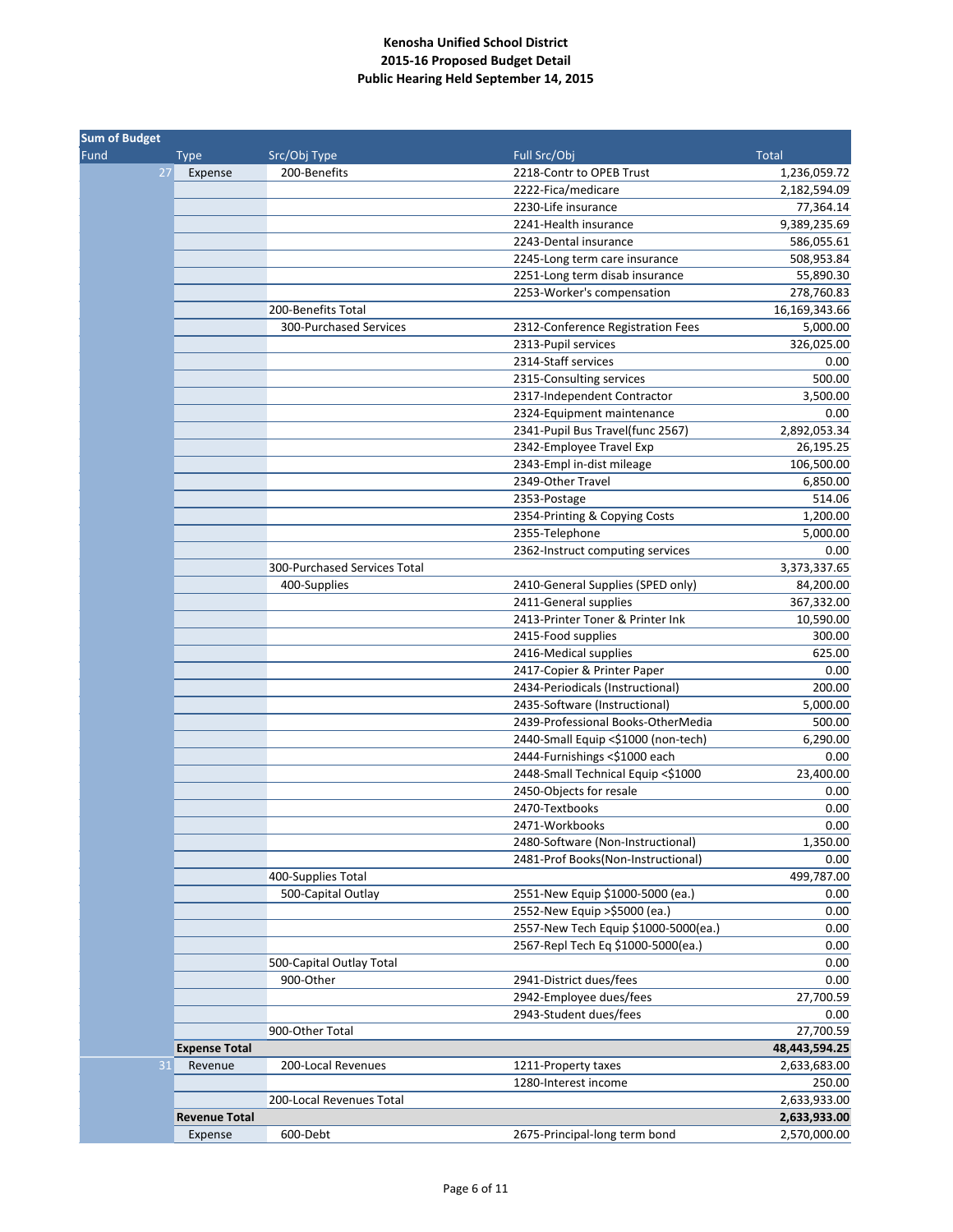| <b>Sum of Budget</b> |                      |                                               |                                     |                            |
|----------------------|----------------------|-----------------------------------------------|-------------------------------------|----------------------------|
| Fund                 | <b>Type</b>          | Src/Obj Type                                  | Full Src/Obj                        | <b>Total</b>               |
| 31                   | Expense              | 600-Debt                                      | 2685-Long Term Bond Interest        | 128,500.00                 |
|                      |                      | 600-Debt Total                                |                                     | 2,698,500.00               |
|                      | <b>Expense Total</b> |                                               |                                     | 2,698,500.00               |
| 32                   | Revenue              | 200-Local Revenues                            | 1211-Property taxes                 | 4,599,979.00               |
|                      |                      |                                               | 1280-Interest income                | 500.00                     |
|                      |                      | 200-Local Revenues Total                      |                                     | 4,600,479.00               |
|                      |                      | 900-Revenue Adjustments                       | 1971-Refund of Prior Year Expenses  | 839,758.50                 |
|                      |                      | 900-Revenue Adjustments Total                 |                                     | 839,758.50                 |
|                      | <b>Revenue Total</b> |                                               |                                     | 5,440,237.50               |
|                      | Expense              | 600-Debt                                      | 2674-Principal/State Trust          | 1,950,000.00               |
|                      |                      |                                               | 2684-Interest/State Trust           | 352,778.88                 |
|                      |                      |                                               | 2685-Long Term Bond Interest        | 2,307,025.00               |
|                      |                      | 600-Debt Total                                |                                     | 4,609,803.88               |
|                      | <b>Expense Total</b> |                                               |                                     | 4,609,803.88               |
| 34                   | Revenue              | 200-Local Revenues                            | 1211-Property taxes                 | 190,967.00                 |
|                      |                      |                                               | 1280-Interest income                | 40.00                      |
|                      |                      | 200-Local Revenues Total                      |                                     | 191,007.00                 |
|                      | <b>Revenue Total</b> |                                               |                                     | 191,007.00                 |
|                      | Expense              | 600-Debt                                      | 2675-Principal-long term bond       | 155,000.00                 |
|                      |                      |                                               | 2685-Long Term Bond Interest        | 39,406.26                  |
|                      |                      | 600-Debt Total                                |                                     | 194,406.26                 |
|                      | <b>Expense Total</b> |                                               |                                     | 194,406.26                 |
| 35                   | Revenue              | 200-Local Revenues                            | 1211-Property taxes                 | 1,988,500.00               |
|                      |                      | 200-Local Revenues Total                      |                                     | 1,988,500.00               |
|                      |                      | 800-Other Financing                           | 1875-LTD - bond proceeds            | 13,305,000.00              |
|                      |                      |                                               | 1879-Prem/Accrued Interest Refinanc | 1,679,537.00               |
|                      |                      | 800-Other Financing Total                     |                                     | 14,984,537.00              |
|                      | <b>Revenue Total</b> |                                               |                                     | 16,973,037.00              |
|                      | Expense              | 600-Debt                                      | 2675-Principal-long term bond       | 16,570,000.00              |
|                      |                      |                                               | 2685-Long Term Bond Interest        | 97,000.00                  |
|                      |                      |                                               | 2690-Other Debt Retirement          | 354,537.00                 |
|                      |                      | 600-Debt Total                                |                                     | 17,021,537.00              |
|                      |                      | 800-Transfers                                 | 2837-Operating Transfer to F37      | 350,000.00                 |
|                      |                      | 800-Transfers Total                           |                                     | 350,000.00                 |
|                      | <b>Expense Total</b> |                                               |                                     | 17,371,537.00              |
| 36                   | Revenue              | 200-Local Revenues                            | 1211-Property taxes                 | 1,867,600.00               |
|                      |                      |                                               | 1280-Interest income                | 250.00                     |
|                      |                      | 200-Local Revenues Total                      |                                     | 1,867,850.00               |
|                      | <b>Revenue Total</b> |                                               |                                     | 1,867,850.00               |
|                      | Expense              | 600-Debt                                      | 2675-Principal-long term bond       | 1,840,000.00               |
|                      |                      |                                               | 2685-Long Term Bond Interest        | 55,200.00                  |
|                      |                      | 600-Debt Total                                |                                     | 1,895,200.00               |
|                      | <b>Expense Total</b> |                                               |                                     | 1,895,200.00               |
| 37                   | Revenue              | 100-Oper Trans In                             | 1130-Debt Service Transfers In      | 350,000.00                 |
|                      |                      | 100-Oper Trans In Total                       |                                     | 350,000.00                 |
|                      |                      | 200-Local Revenues                            | 1211-Property taxes                 | 705,868.00                 |
|                      |                      | 200-Local Revenues Total                      |                                     | 705,868.00                 |
|                      |                      | 800-Other Financing                           | 1879-Prem/Accrued Interest Refinanc | 604,703.00                 |
|                      |                      | 800-Other Financing Total                     |                                     | 604,703.00                 |
|                      | <b>Revenue Total</b> |                                               |                                     | 1,660,571.00               |
|                      | Expense              | 600-Debt                                      | 2685-Long Term Bond Interest        | 932,173.34                 |
|                      |                      |                                               | 2690-Other Debt Retirement          | 73,217.00                  |
|                      |                      | 600-Debt Total                                |                                     | 1,005,390.34               |
|                      | <b>Expense Total</b> |                                               |                                     | 1,005,390.34               |
| 38                   | Revenue              | 100-Oper Trans In                             | 1110-General Operating Trans In     | 500,000.00                 |
|                      |                      |                                               |                                     |                            |
|                      |                      | 100-Oper Trans In Total<br>200-Local Revenues |                                     | 500,000.00<br>4,837,158.00 |
|                      |                      |                                               | 1211-Property taxes                 |                            |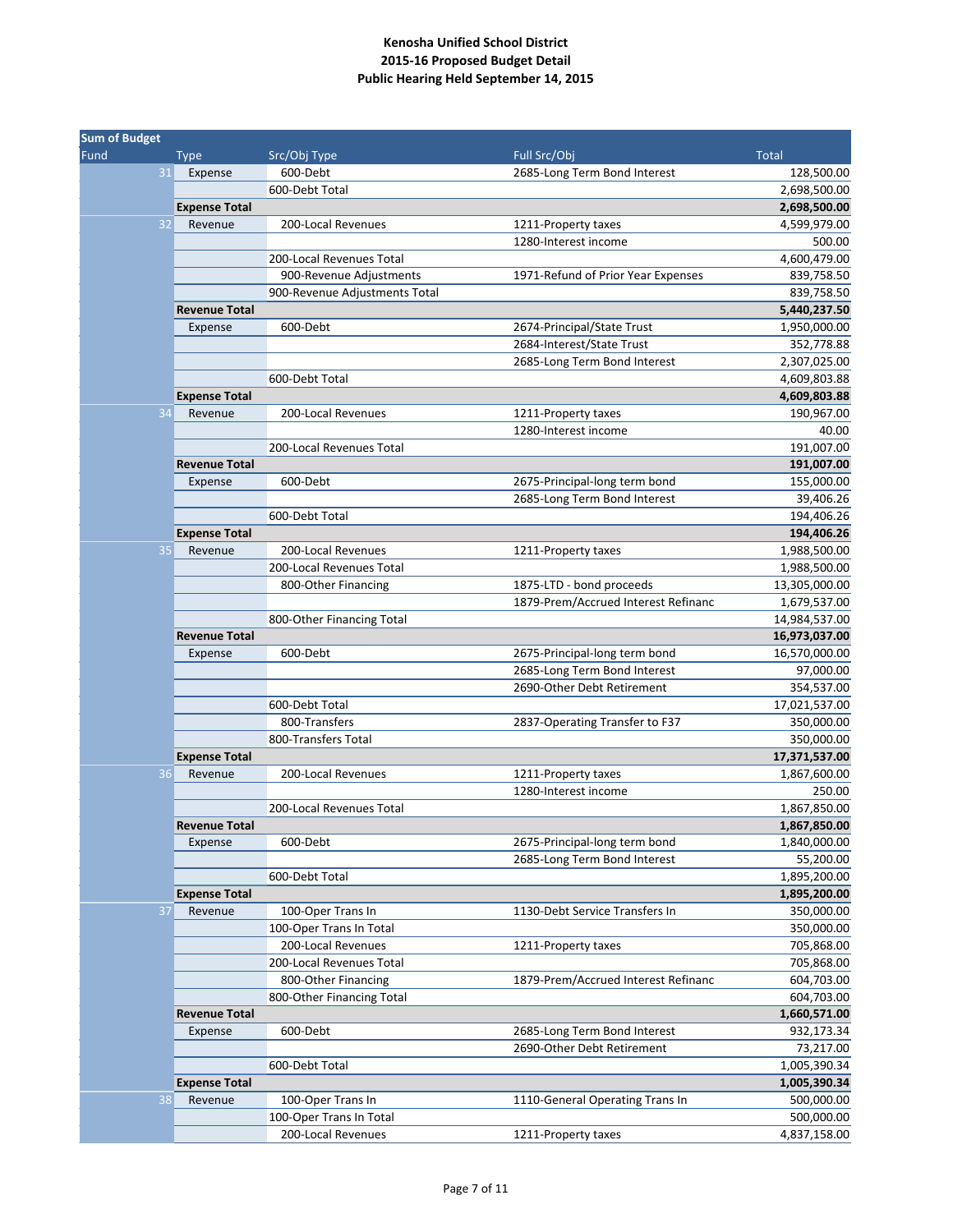| <b>Sum of Budget</b> |                      |                                                |                                    |               |  |
|----------------------|----------------------|------------------------------------------------|------------------------------------|---------------|--|
| Fund                 | <b>Type</b>          | Src/Obj Type                                   | Full Src/Obj                       | <b>Total</b>  |  |
| 38                   | Revenue              | 200-Local Revenues                             | 1280-Interest income               | 800.00        |  |
|                      |                      | 200-Local Revenues Total                       |                                    | 4,837,958.00  |  |
|                      |                      | 900-Revenue Adjustments                        | 1971-Refund of Prior Year Expenses | 184,462.54    |  |
|                      |                      | 900-Revenue Adjustments Total                  |                                    | 184,462.54    |  |
|                      | <b>Revenue Total</b> |                                                |                                    | 5,522,420.54  |  |
|                      | Expense              | 600-Debt                                       | 2674-Principal/State Trust         | 1,088,000.00  |  |
|                      |                      |                                                | 2675-Principal-long term bond      | 2,860,000.00  |  |
|                      |                      |                                                | 2684-Interest/State Trust          | 307,176.78    |  |
|                      |                      |                                                | 2685-Long Term Bond Interest       | 1,122,741.00  |  |
|                      |                      | 600-Debt Total                                 |                                    | 5,377,917.78  |  |
|                      | <b>Expense Total</b> |                                                |                                    | 5,377,917.78  |  |
| 43                   | Revenue              | 200-Local Revenues                             | 1280-Interest income               | 1,000.00      |  |
|                      |                      | 200-Local Revenues Total                       |                                    | 1,000.00      |  |
|                      | <b>Revenue Total</b> |                                                |                                    | 1,000.00      |  |
|                      | Expense              | 300-Purchased Services                         | 2327-Construction services         | 3,515,323.30  |  |
|                      |                      |                                                | 2329-Property services             | 0.00          |  |
|                      |                      | 300-Purchased Services Total                   |                                    | 3,515,323.30  |  |
|                      | <b>Expense Total</b> |                                                |                                    | 3,515,323.30  |  |
| 46                   | Expense              | 300-Purchased Services                         | 2327-Construction services         | 0.00          |  |
|                      |                      | 300-Purchased Services Total                   |                                    | 0.00          |  |
|                      |                      |                                                |                                    | 0.00          |  |
| 47                   | <b>Expense Total</b> |                                                |                                    |               |  |
|                      | Revenue              | 200-Local Revenues<br>200-Local Revenues Total | 1280-Interest income               | 16,700.00     |  |
|                      |                      |                                                |                                    | 16,700.00     |  |
|                      |                      | 800-Other Financing                            | 1875-LTD - bond proceeds           | 16,700,000.00 |  |
|                      |                      | 800-Other Financing Total                      |                                    | 16,700,000.00 |  |
|                      | <b>Revenue Total</b> |                                                |                                    | 16,716,700.00 |  |
|                      | Expense              | 300-Purchased Services                         | 2327-Construction services         | 4,600,500.00  |  |
|                      |                      | 300-Purchased Services Total                   |                                    | 4,600,500.00  |  |
|                      | <b>Expense Total</b> |                                                |                                    | 4,600,500.00  |  |
| 50                   | Revenue              | 200-Local Revenues                             | 1251-Pupil meals                   | 1,440,000.00  |  |
|                      |                      |                                                | 1252-Adult meals                   | 30,000.00     |  |
|                      |                      |                                                | 1254-Snacks                        | 18,000.00     |  |
|                      |                      |                                                | 1257-Breakfast sales               | 57,000.00     |  |
|                      |                      |                                                | 1258-Milk sales                    | 65,000.00     |  |
|                      |                      |                                                | 1259-Ala carte sales               | 1,036,701.00  |  |
|                      |                      |                                                | 1280-Interest income               | 500.00        |  |
|                      |                      | 200-Local Revenues Total                       |                                    | 2,647,201.00  |  |
|                      |                      | 600-State Aid                                  | 1617-Food service state aid        | 140,000.00    |  |
|                      |                      | 600-State Aid Total                            |                                    | 140,000.00    |  |
|                      |                      | 700-Federal Aid                                | 1714-Donated commodities           | 500,000.00    |  |
|                      |                      |                                                | 1717-Food service aid              | 4,990,000.00  |  |
|                      |                      |                                                | 1730-Federal special projects aids | 241,383.00    |  |
|                      |                      | 700-Federal Aid Total                          |                                    | 5,731,383.00  |  |
|                      | <b>Revenue Total</b> |                                                |                                    | 8,518,584.00  |  |
|                      | Expense              | 100-Salaries                                   | 2111-Perm FT Supervisory           | 229,790.00    |  |
|                      |                      |                                                | 2117-Perm FT secretary/clerical    | 83,283.20     |  |
|                      |                      |                                                | 2118-Perm FT custodial             | 488,375.35    |  |
|                      |                      |                                                | 2128-Perm PT custodials            | 330,803.83    |  |
|                      |                      |                                                | 2129-Perm PT ed assistants         | 777,296.96    |  |
|                      |                      |                                                | 2149-Temp PT ed assistants         | 220,504.50    |  |
|                      |                      |                                                | 2190-Longevity pay                 | 1,237.50      |  |
|                      |                      |                                                | 2194-Spec Event Pay (Food Service) | 653.43        |  |
|                      |                      | 100-Salaries Total                             |                                    | 2,131,944.77  |  |
|                      |                      | 200-Benefits                                   | 2214-WRS Contribution-NonCert ER   | 113,718.98    |  |
|                      |                      |                                                | 2218-Contr to OPEB Trust           | 50,281.94     |  |
|                      |                      |                                                | 2222-Fica/medicare                 | 134,096.42    |  |
|                      |                      |                                                | 2230-Life insurance                | 3,629.90      |  |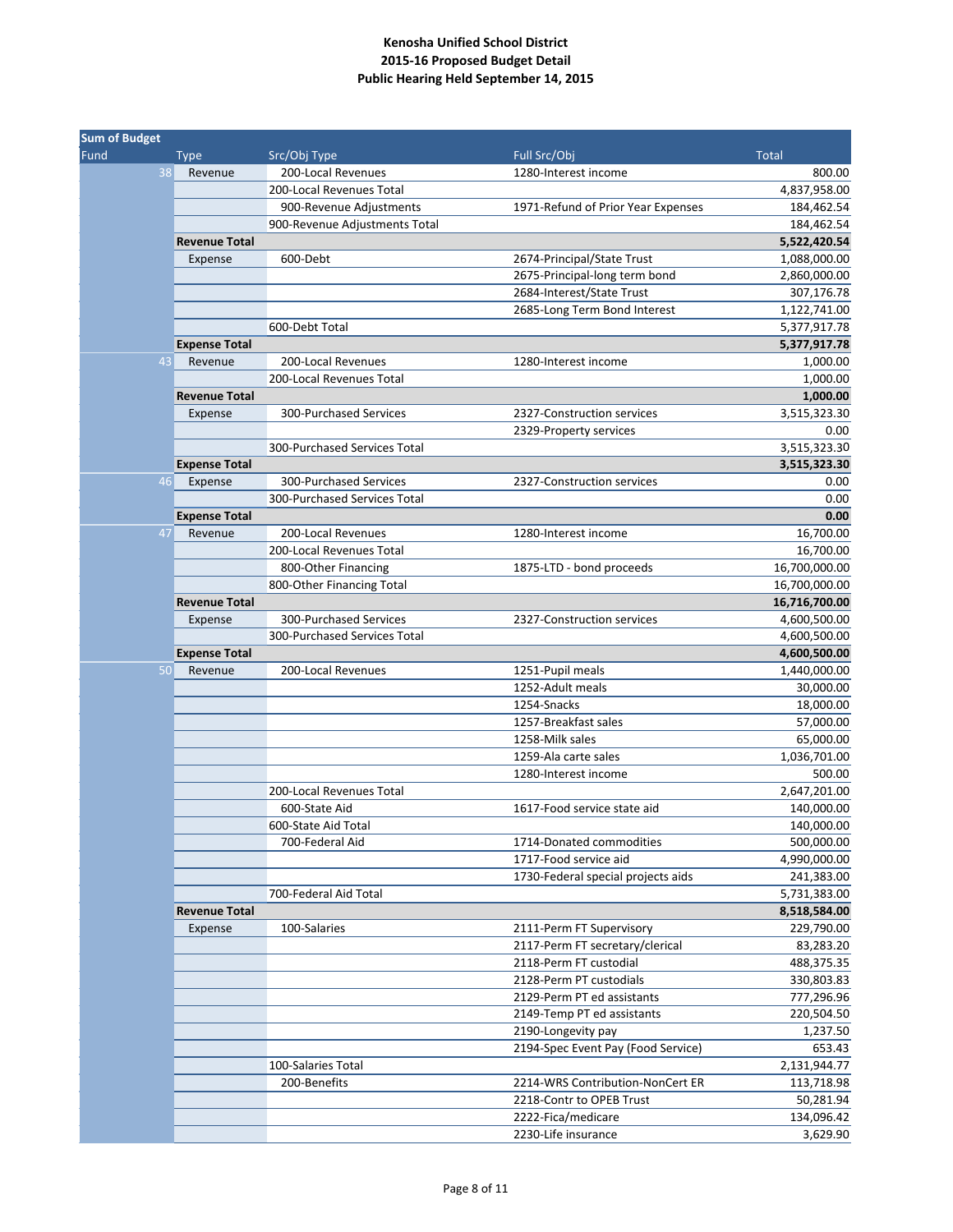| <b>Sum of Budget</b> |                      |                                       |                                      |              |
|----------------------|----------------------|---------------------------------------|--------------------------------------|--------------|
| Fund                 | <b>Type</b>          | Src/Obj Type                          | Full Src/Obj                         | <b>Total</b> |
|                      | 50<br>Expense        | 200-Benefits                          | 2241-Health insurance                | 442,160.11   |
|                      |                      |                                       | 2243-Dental insurance                | 30,780.93    |
|                      |                      |                                       | 2251-Long term disab insurance       | 2,407.04     |
|                      |                      |                                       | 2253-Worker's compensation           | 18,398.51    |
|                      |                      | 200-Benefits Total                    |                                      | 795,473.83   |
|                      |                      | 300-Purchased Services                | 2311-Prof/tech services              | 60,000.00    |
|                      |                      |                                       | 2317-Independent Contractor          | 20,000.00    |
|                      |                      |                                       | 2324-Equipment maintenance           | 100,000.00   |
|                      |                      |                                       | 2327-Construction services           | 0.00         |
|                      |                      |                                       | 2329-Property services               | 0.00         |
|                      |                      |                                       | 2342-Employee Travel Exp             | 51,000.00    |
|                      |                      |                                       | 2343-Empl in-dist mileage            | 1,000.00     |
|                      |                      |                                       | 2351-Advertising                     | 275.00       |
|                      |                      |                                       | 2353-Postage                         | 10,000.00    |
|                      |                      |                                       | 2354-Printing & Copying Costs        | 20,000.00    |
|                      |                      |                                       | 2355-Telephone                       | 3,000.00     |
|                      |                      |                                       | 2387-Tuition Payments(State)         | 3,000.00     |
|                      |                      | 300-Purchased Services Total          |                                      | 268,275.00   |
|                      |                      | 400-Supplies                          | 2411-General supplies                | 581,246.10   |
|                      |                      |                                       | 2413-Printer Toner & Printer Ink     | 2,000.00     |
|                      |                      |                                       | 2415-Food supplies                   | 4,429,833.62 |
|                      |                      |                                       | 2417-Copier & Printer Paper          | 500.00       |
|                      |                      |                                       | 2435-Software (Instructional)        | 0.00         |
|                      |                      |                                       | 2439-Professional Books-OtherMedia   | 1,000.00     |
|                      |                      |                                       | 2440-Small Equip <\$1000 (non-tech)  | 14,200.00    |
|                      |                      |                                       | 2448-Small Technical Equip <\$1000   | 5,000.00     |
|                      |                      |                                       | 2480-Software (Non-Instructional)    | 65,000.00    |
|                      |                      | 400-Supplies Total                    |                                      | 5,098,779.72 |
|                      |                      | 500-Capital Outlay                    | 2537-Building Rental (Long Term)     | 0.00         |
|                      |                      |                                       | 2551-New Equip \$1000-5000 (ea.)     | 50,000.00    |
|                      |                      |                                       | 2557-New Tech Equip \$1000-5000(ea.) | 4,000.00     |
|                      |                      |                                       | 2561-Replace Equip \$1000-5000 (ea.) | 20,000.00    |
|                      |                      |                                       | 2562-Replace Equip > \$5000 (ea.)    | 30,000.00    |
|                      |                      |                                       | 2572-Vehicle rental                  | 0.00         |
|                      |                      |                                       |                                      | 104,000.00   |
|                      |                      | 500-Capital Outlay Total<br>900-Other |                                      |              |
|                      |                      |                                       | 2942-Employee dues/fees              | 75,000.00    |
|                      |                      |                                       | 2969-Accounting adjustments          | 45,110.68    |
|                      |                      | 900-Other Total                       |                                      | 120,110.68   |
|                      | <b>Expense Total</b> |                                       |                                      | 8,518,584.00 |
|                      | 81<br>Revenue        | 200-Local Revenues                    | 1211-Property taxes                  | 370,000.00   |
|                      |                      |                                       | 1219-Other taxes                     | 0.00         |
|                      |                      |                                       | 1298-Recreation Department Revenues  | 50,000.00    |
|                      |                      | 200-Local Revenues Total              |                                      | 420,000.00   |
|                      | <b>Revenue Total</b> |                                       |                                      | 420,000.00   |
|                      | Expense              | 100-Salaries                          | 2110-Perm FT Administrator           | 16,260.45    |
|                      |                      |                                       | 2115-Perm FT other professionals     | 55,473.60    |
|                      |                      |                                       | 2117-Perm FT secretary/clerical      | 127,587.20   |
|                      |                      |                                       | 2118-Perm FT custodial               | 19,008.00    |
|                      |                      |                                       | 2129-Perm PT ed assistants           | 20,000.00    |
|                      |                      |                                       | 2149-Temp PT ed assistants           | 60,350.00    |
|                      |                      |                                       | 2168-Overtime-custodial              | 2,000.00     |
|                      |                      |                                       | 2173-Add'l pay-coaching              | 8,100.00     |
|                      |                      |                                       | 2190-Longevity pay                   | 460.00       |
|                      |                      |                                       | 2193-Pay/non-school functions        | 2,800.00     |
|                      |                      | 100-Salaries Total                    |                                      | 312,039.25   |
|                      |                      | 200-Benefits                          | 2212-WRS Contribution-Cert ER        | 1,829.45     |
|                      |                      |                                       | 2214-WRS Contribution-NonCert ER     | 13,813.61    |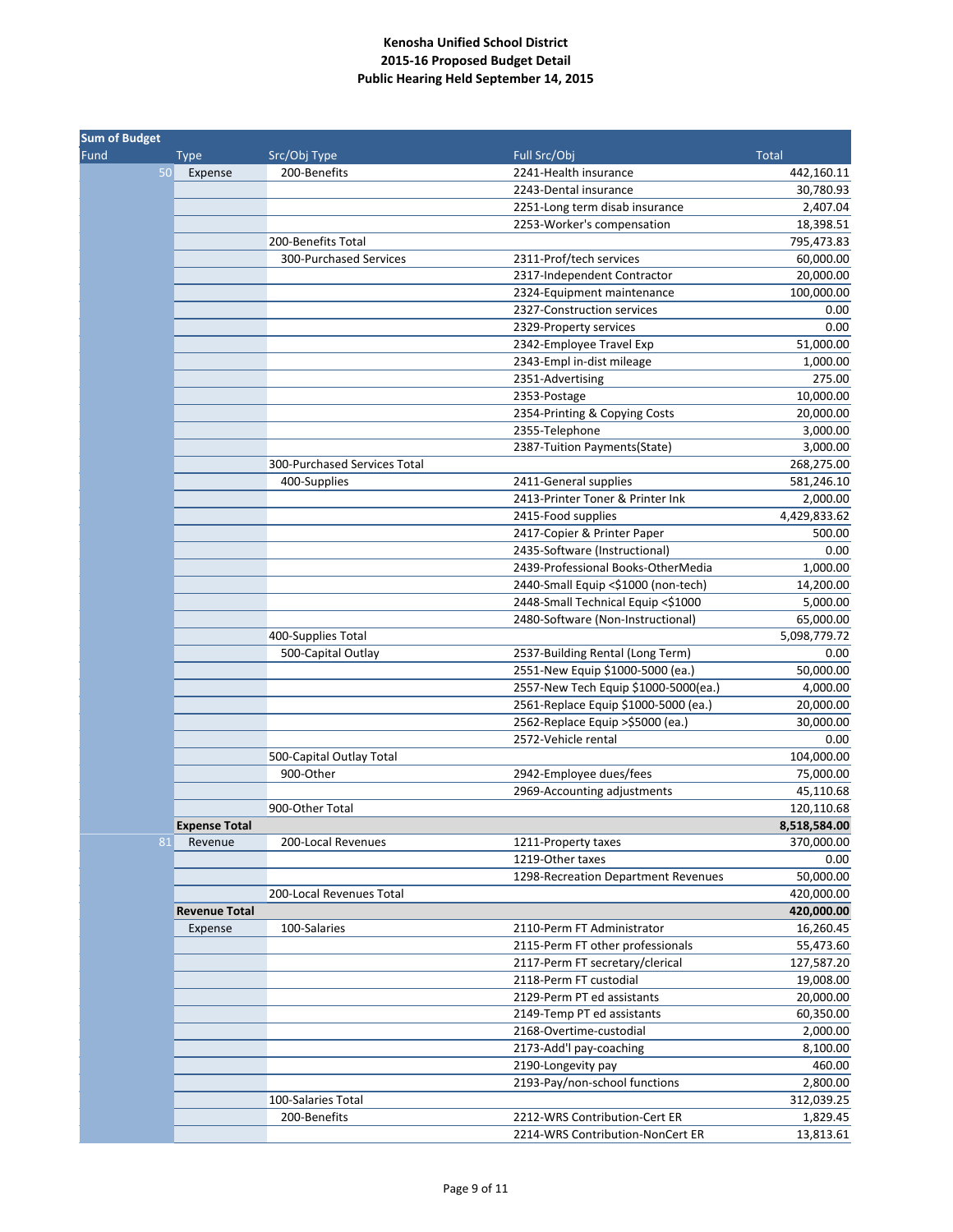| <b>Sum of Budget</b> |                      |                              |                                     |              |
|----------------------|----------------------|------------------------------|-------------------------------------|--------------|
| Fund                 | <b>Type</b>          | Src/Obj Type                 | Full Src/Obj                        | <b>Total</b> |
| 81                   | Expense              | 200-Benefits                 | 2218-Contr to OPEB Trust            | 6,473.15     |
|                      |                      |                              | 2222-Fica/medicare                  | 21,122.18    |
|                      |                      |                              | 2230-Life insurance                 | 1,350.66     |
|                      |                      |                              | 2241-Health insurance               | 92,895.70    |
|                      |                      |                              | 2243-Dental insurance               | 5,556.24     |
|                      |                      |                              | 2251-Long term disab insurance      | 446.04       |
|                      |                      |                              | 2253-Worker's compensation          | 2,913.28     |
|                      |                      | 200-Benefits Total           |                                     | 146,400.31   |
|                      |                      | 300-Purchased Services       | 2316-Site Rentals-Off KUSD Property | 5,840.00     |
|                      |                      |                              | 2324-Equipment maintenance          | 100.00       |
|                      |                      |                              | 2327-Construction services          | 0.00         |
|                      |                      |                              | 2329-Property services              | 14,000.00    |
|                      |                      |                              | 2331-Gas for heat                   | 8,000.00     |
|                      |                      |                              | 2336-Electricity                    | 14,000.00    |
|                      |                      |                              | 2337-Water services                 | 1,200.00     |
|                      |                      |                              | 2341-Pupil Bus Travel(func 2567)    | 500.00       |
|                      |                      |                              | 2343-Empl in-dist mileage           | 1,400.00     |
|                      |                      |                              | 2351-Advertising                    | 668.03       |
|                      |                      |                              | 2353-Postage                        | 1,000.00     |
|                      |                      |                              | 2354-Printing & Copying Costs       | 2,651.97     |
|                      |                      |                              | 2355-Telephone                      | 2,000.00     |
|                      |                      | 300-Purchased Services Total |                                     | 51,360.00    |
|                      |                      | 400-Supplies                 | 2411-General supplies               | 21,339.44    |
|                      |                      |                              | 2413-Printer Toner & Printer Ink    | 400.00       |
|                      |                      |                              | 2417-Copier & Printer Paper         | 1,100.00     |
|                      |                      |                              | 2444-Furnishings <\$1000 each       | 0.00         |
|                      |                      |                              | 2448-Small Technical Equip <\$1000  | 1,000.00     |
|                      |                      | 400-Supplies Total           |                                     | 23,839.44    |
|                      |                      | 500-Capital Outlay           | 2537-Building Rental (Long Term)    | 1,840.00     |
|                      |                      |                              | 2542-Building Imprv Remodel/Replace | 0.00         |
|                      |                      | 500-Capital Outlay Total     |                                     | 1,840.00     |
|                      |                      | 900-Other                    | 2910-Taxes                          | 4,000.00     |
|                      |                      |                              | 2941-District dues/fees             | 0.00         |
|                      |                      |                              | 2971-Refund pr yr/aidable           | 0.00         |
|                      |                      |                              |                                     |              |
|                      |                      | 900-Other Total              |                                     | 4,000.00     |
|                      | <b>Expense Total</b> | 100-Salaries                 |                                     | 539,479.00   |
| 82                   | Expense              |                              | 2140-Temporary Part Time            | 0.00         |
|                      |                      | 100-Salaries Total           |                                     | 0.00         |
|                      |                      | 200-Benefits                 | 2214-WRS Contribution-NonCert ER    | 0.00         |
|                      |                      |                              | 2222-Fica/medicare                  | 0.00         |
|                      |                      |                              | 2253-Worker's compensation          | 0.00         |
|                      |                      | 200-Benefits Total           |                                     | 0.00         |
|                      |                      | 300-Purchased Services       | 2336-Electricity                    | 0.00         |
|                      |                      |                              | 2337-Water services                 | 0.00         |
|                      |                      | 300-Purchased Services Total |                                     | 0.00         |
|                      |                      | 400-Supplies                 | 2411-General supplies               | 0.00         |
|                      |                      |                              | 2440-Small Equip <\$1000 (non-tech) | 0.00         |
|                      |                      | 400-Supplies Total           |                                     | 0.00         |
|                      | <b>Expense Total</b> |                              |                                     | 0.00         |
| 83                   | Revenue              | 200-Local Revenues           | 1211-Property taxes                 | 1,130,000.00 |
|                      |                      | 200-Local Revenues Total     |                                     | 1,130,000.00 |
|                      | <b>Revenue Total</b> |                              |                                     | 1,130,000.00 |
|                      | Expense              | 100-Salaries                 | 2110-Perm FT Administrator          | 79,986.00    |
|                      |                      |                              | 2113-Perm FT teachers               | 60,385.00    |
|                      |                      |                              | 2140-Temporary Part Time            | 37,228.60    |
|                      |                      |                              | 2143-Temp PT Sub                    | 148.86       |
|                      |                      |                              | 2147-Temp PT secretary              | 36,025.60    |